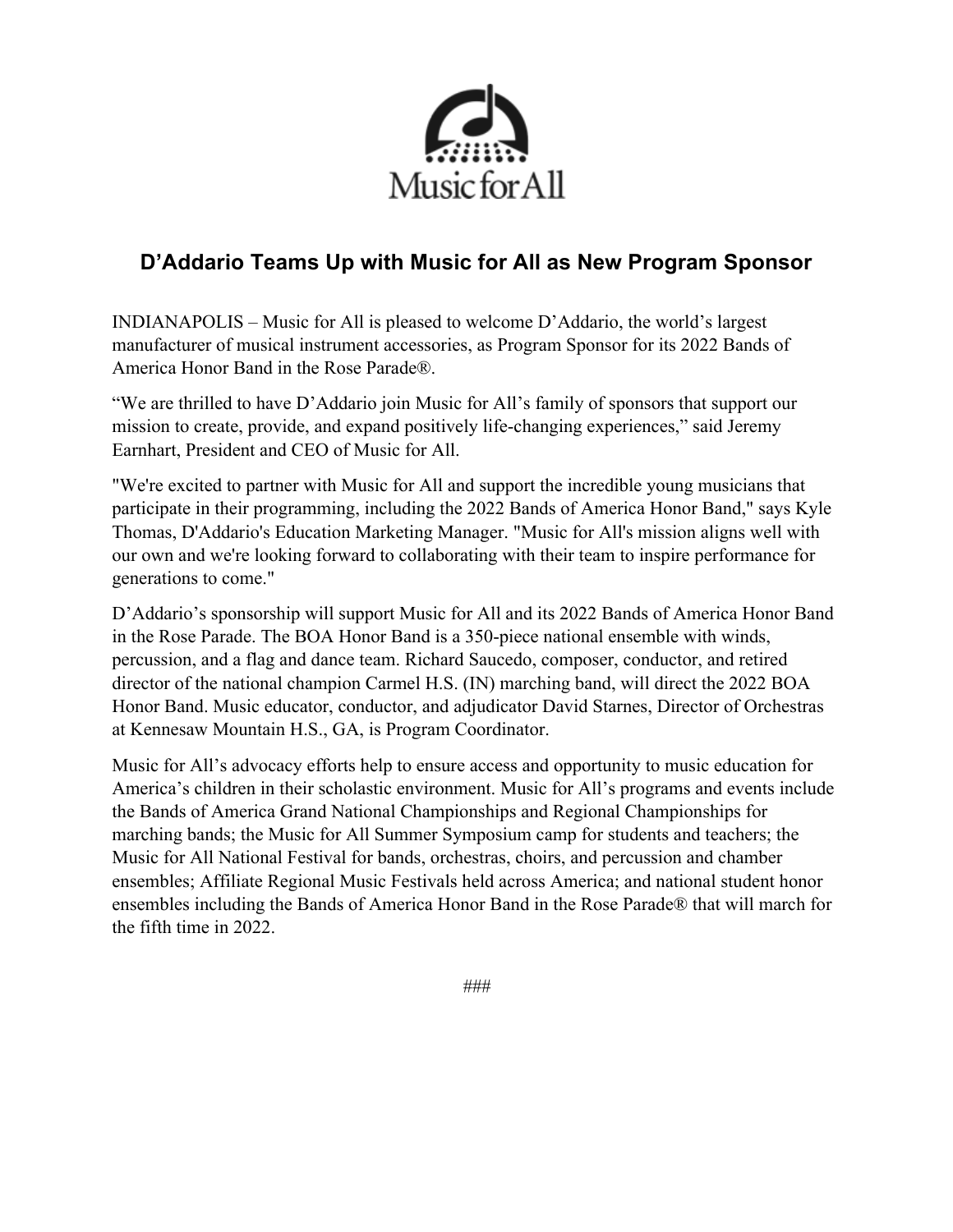## **About Music for All**

Since 1975, Music for All has been a destination and set the standard for scholastic music ensemble performance and music education advocacy. As a  $501(c)(3)$  nonprofit educational organization, Music for All's mission is to create, provide, and expand positively life-changing experiences through music for all. Music for All's vision is to be a catalyst to ensure that every child in America has access and opportunity for active music making in his or her scholastic environment. Music for All's advocacy efforts inspire and develop models and strategies for successful music programs, through programs like its Advocacy in Action Awards, the I-65 Corridor Collaborative, and support of Indianapolis Public Schools, the Central Indiana Track Show Association, and Indiana State Fair Band Day, and programs like United Sound. Music for All's programs include more than 45 annual events, including Bands of America Grand National Championships and Regional Championships; Music for All Summer Symposium; Music for All National Festival; Affiliate Regional Music Festivals; and national student honor ensembles including the Bands of America Honor Band in the Rose Parade® in 2022.

#### **Music for All Sponsor Information**

Music for All efforts are supported through sponsorships, including current partnerships with National Presenting Sponsor: Yamaha Corporation of America; Official Corporate Sponsor: U.S. Marines; Official Uniform Sponsor: Fred J. Miller, Inc.; Official Student Travel Partner: Music Travel Consultants; Official Spirit Wear Sponsor: PepWear; Official Performance Equipment Sponsor: Wenger Corporation; Corporate Sponsors: Ball State University, BAND mobile app, Visit Indy and the City of Indianapolis; Associate Sponsors: REMO and Accoladi. Music for All is also supported by the Indiana Arts Commission, a state agency, and the National Endowment for the Arts, a federal agency; the Arts Council of Indianapolis and the City of Indianapolis; Ball Brothers Foundation; Lilly Endowment Inc.; Allen Whitehill Clowes Charitable Foundation, Inc.; George and Frances Ball Foundation; Arthur Jordan Foundation; and Nicholas H. Noyes, Jr., Memorial Foundation, Inc.

## **About D'Addario & Company, Inc**

D'Addario is the world's largest manufacturer of musical instrument accessories, marketed under several product brands: D'Addario Fretted, D'Addario Orchestral, D'Addario Woodwinds, Promark Drumsticks, Evans Drumheads, and Puresound Snare Wires. A family-owned and operated business with roots dating back to the 17th century, D'Addario now has over 1,100 employees worldwide, and manufactures 95% of its products in the U.S. while utilizing Toyota's Lean manufacturing principles. D'Addario musical accessories are distributed in 120 countries, serve more than 3,300 U.S. retailers, all major e-commerce sites, and are the preferred choice of musicians worldwide such as, Keith Urban, Zac Brown, Brandi Carlisle, Dave Matthews, Gary Clark Jr., Chris Thile, Ry Cooder, Joe Satriani, Julia Fischer, Anderson Paak, Kacey Musgraves and more.

The D'Addario Foundation believes in the power of music to unlock creativity, boost selfconfidence, and enhance academics. D'Addario also reinforces its role as a social and environmental leader with initiatives such as Playback and PlayPlantPreserve.